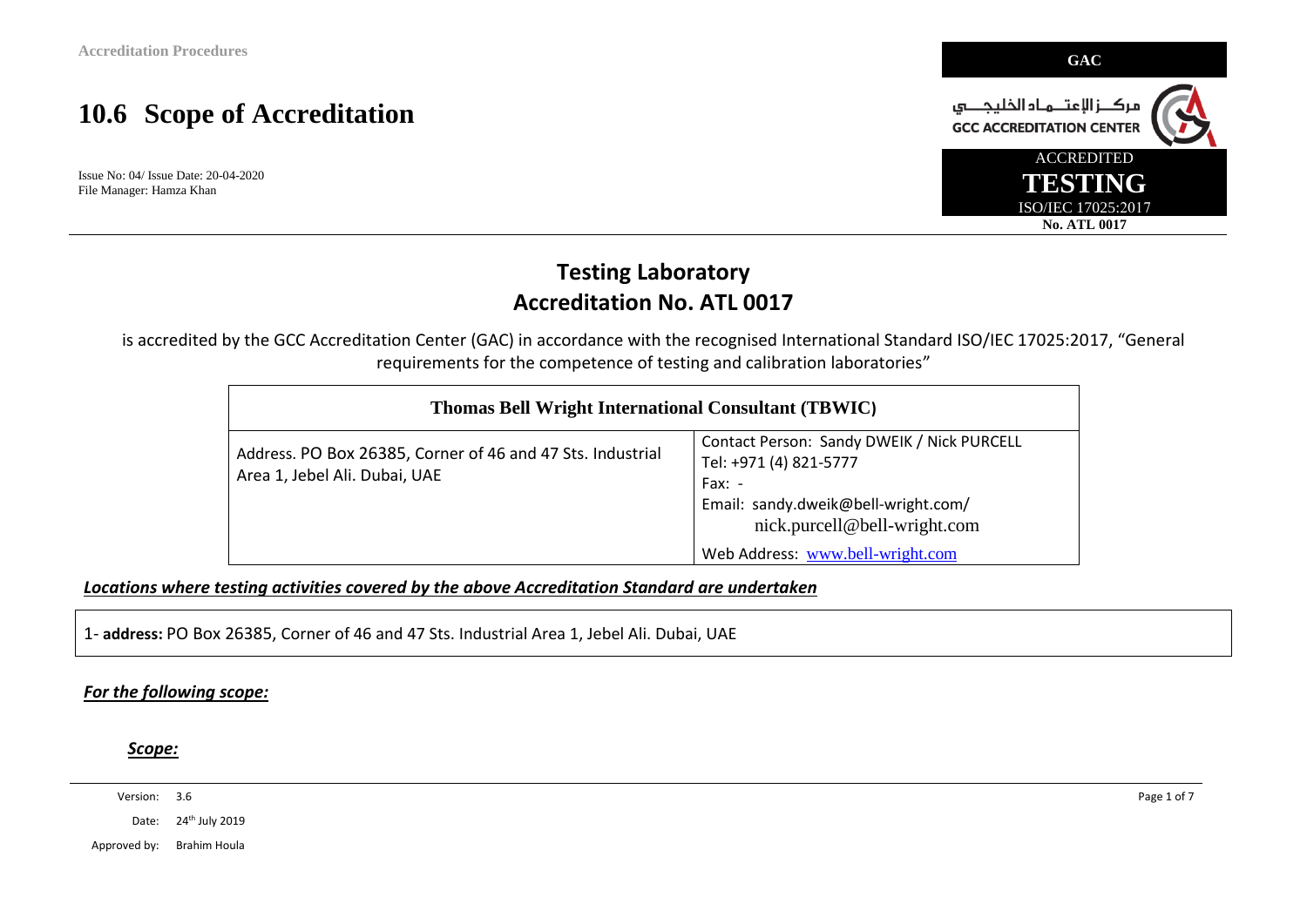Issue No: 04/ Issue Date: 20-04-2020 File Manager: Hamza Khan

#### *Scope:*

**3. Performance and Approvals Testing** 

**3.58 Fire tests on building materials and structures** 

**13. Mechanical Testing** 

**13.45 Architectural products** 

**13.45.01 Windows, doors and related products** 

#### Scope details are as follows:

| <b>TEST CATEGORY</b>         | <b>ITEMS, MATERIALS</b>                               | <b>SPECIFIC TESTS / PARAMETERS</b>                 | SPECIFICATION, STANDARD TEST METHOD                                                           | <b>Remarks</b> |
|------------------------------|-------------------------------------------------------|----------------------------------------------------|-----------------------------------------------------------------------------------------------|----------------|
|                              | OR PRODUCTS TESTED                                    | OR PROPERTIES, COMPONENTS,                         | <b>OR TECHNIQUE USED</b>                                                                      |                |
|                              |                                                       | <b>CHARACTERISTICS TESTED</b>                      |                                                                                               |                |
| Mechanical<br><b>Testing</b> | <b>BUILDING CONSTRUCTION</b><br><b>COMPONENTS AND</b> | Fire resistance (General Requirements)             | BS 476: Part 20:1987<br>EN 1363-1:2012<br>EN 1363-2:1999<br>ISO 834-1:1999 (Amendment 1:2012) |                |
|                              | MATERIALS                                             | Reaction to Fire - surface burning characteristics | <b>ASTM E 84-19b</b><br>UL 723, 11th Edition, 2018<br>(using Steiner tunnel surface)          |                |

Version: 3.6 Page 2 of 7

Date: 24<sup>th</sup> July 2019

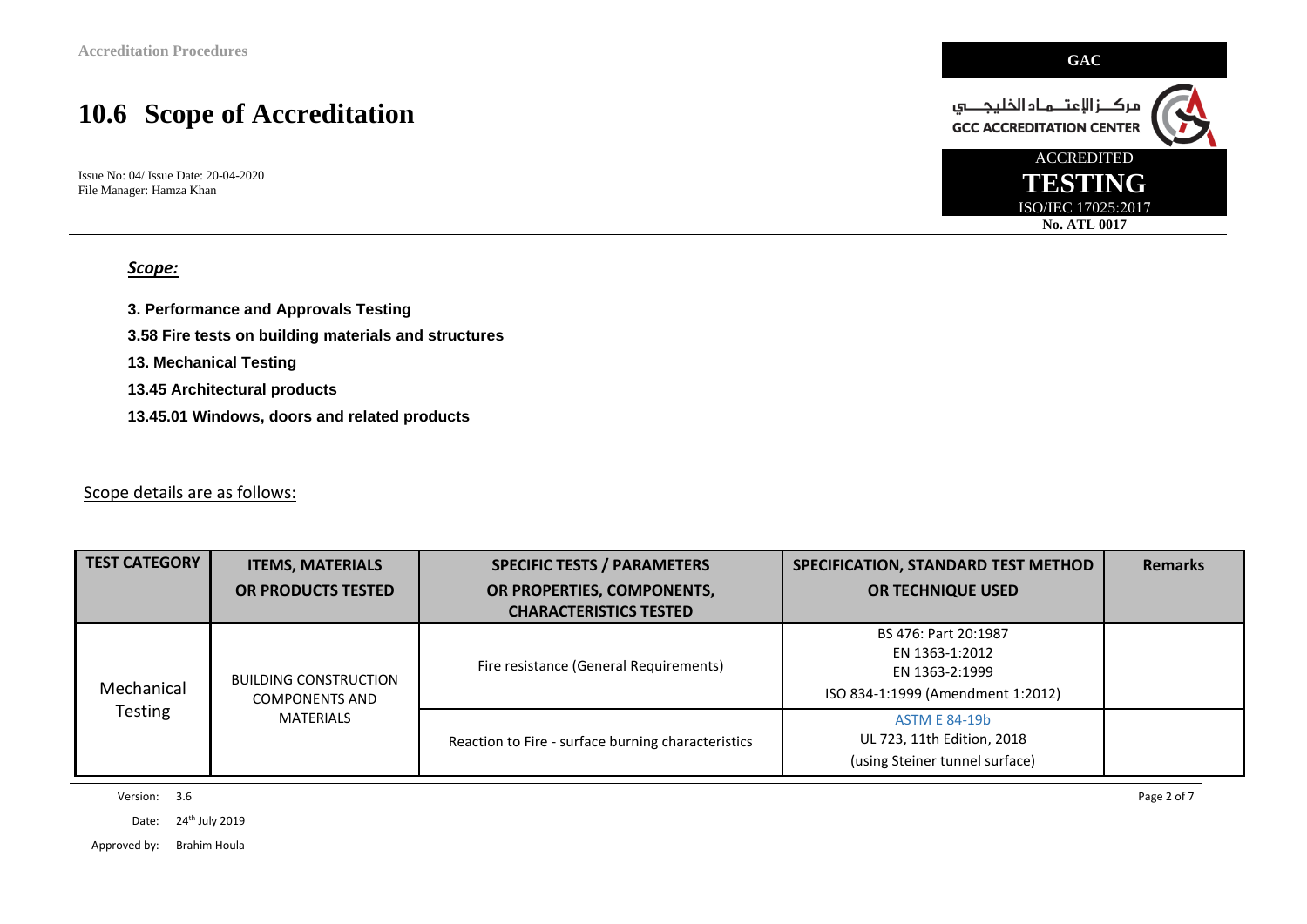Issue No: 04/ Issue Date: 20-04-2020 File Manager: Hamza Khan

|  | FIRE DOORS AND SHUTTERS                                  | Fire resistance | EN 1634-1: 2014+A1:2018<br>BS 476: Part 22:1987: Section 6, 7 and 8<br>ISO 3008-1:2019<br>UL10B:2008<br>UL10C:2016<br>NFPA 252:2017     |  |
|--|----------------------------------------------------------|-----------------|-----------------------------------------------------------------------------------------------------------------------------------------|--|
|  | <b>WALLS AND PARTITIONS -</b><br>non-load bearing        | Fire resistance | EN 1364-1:2015<br>BS 476: Part 22:1987: Section 5<br>ISO 834-8: 2002 Cor 1:2009<br><b>ASTM E119-18c</b><br>NFPA 251:2006<br>UL 263:2011 |  |
|  | <b>CURTAIN WALLING</b>                                   | Fire resistance | EN 1364-3:2014<br>EN 1364-4:2014                                                                                                        |  |
|  | MARINE CONSTRUCTION -<br>bulkheads, doors and<br>windows | Fire resistance | IMO FTP Code 2010:2012 Edition (incl. 2015<br>corrigenda)                                                                               |  |
|  | GLAZING                                                  | Fire resistance | BS 476: Part 22:1987: Section 10<br>ISO 3009:2003<br>NFPA 257:2017                                                                      |  |
|  | <b>DAMPERS</b>                                           | Fire resistance | UL 555:2006 (fire test only)                                                                                                            |  |
|  | PENETRATION SEALS                                        | Fire resistance | ASTM E 814-13a                                                                                                                          |  |

Version: 3.6 Page 3 of 7

Date: 24<sup>th</sup> July 2019

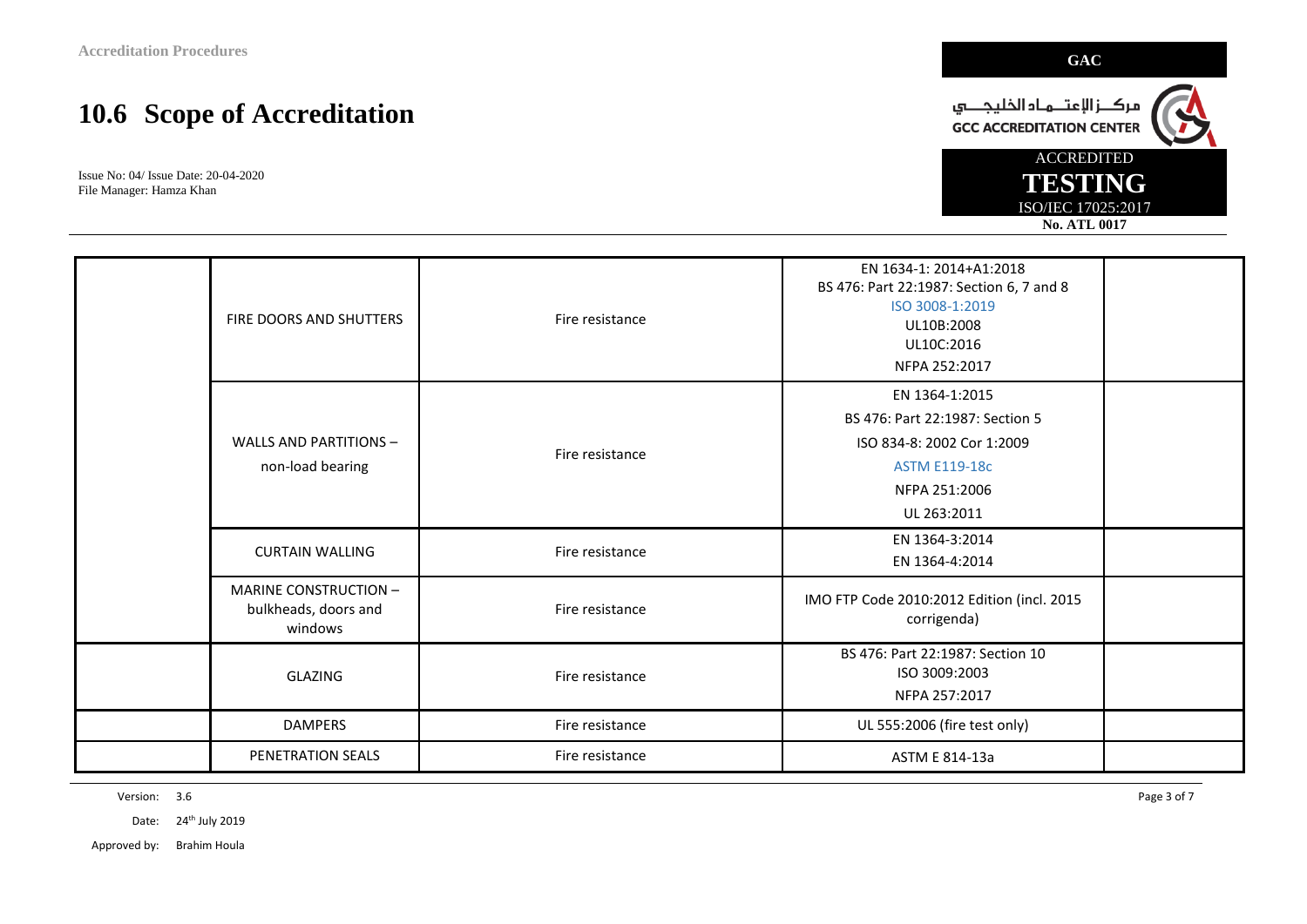Issue No: 04/ Issue Date: 20-04-2020 File Manager: Hamza Khan

|                                                                   |                                                                                                                                                     | UL 1479, 4th edition, 2015                                                                |  |
|-------------------------------------------------------------------|-----------------------------------------------------------------------------------------------------------------------------------------------------|-------------------------------------------------------------------------------------------|--|
| <b>HOSE STREAM APPLICATION</b>                                    | Integrity of building elements after fire exposure                                                                                                  | ASTM E 2226-15b, (2019)                                                                   |  |
| <b>EXTERIOR WINDOWS,</b><br><b>CURTAIN WALLS AND DOORS</b>        | Air leakage                                                                                                                                         | ASTM E 283:2004(2012)                                                                     |  |
| EXTERIOR WINDOWS, DOORS,<br>SKYLIGHTS and CURTAIN<br><b>WALLS</b> | Structural performance by uniform static air pressure<br>difference (Procedure A)<br>Water penetration by uniform static air pressure<br>difference | ASTM E 330/E330M-14<br>ASTM E 331-2016                                                    |  |
| WINDOWS, CURTAIN WALLS<br>and DOORS                               | Water penetration using dynamic pressure                                                                                                            | AAMA 501.1-17                                                                             |  |
| <b>EXTERIOR WALLS</b>                                             | Thermal cycling                                                                                                                                     | AAMA 501.5-07                                                                             |  |
| <b>WINDOWS and DOORS</b>                                          | Air permeability<br>Water tightness<br>Resistance to wind load<br>Impact resistance - soft and heavy impactor                                       | BS EN 1026:2016<br>BS EN 1027: 2016<br>BS EN 12211: 2016<br>BS EN 13049:2003              |  |
| <b>CURTAIN WALLING</b>                                            | Air permeability Water tightness under static pressure<br>Resistance to wind load Impact resistance                                                 | BS EN12153:2000<br>BS EN 12155:2000<br>BS EN 12179:2000<br>BS EN 14019: 2016              |  |
| <b>BUILDING ENVELOPES</b>                                         | Air leakage<br>Water penetration - static method<br>Water penetration - dynamic aero engine test<br>Wind resistance -serviceability                 | CWCT Section 5:2005<br>CWCT Section 6:2005<br>CWCT Section 7:2005<br>CWCT Section 11:2005 |  |

Version: 3.6 Page 4 of 7

Date: 24<sup>th</sup> July 2019

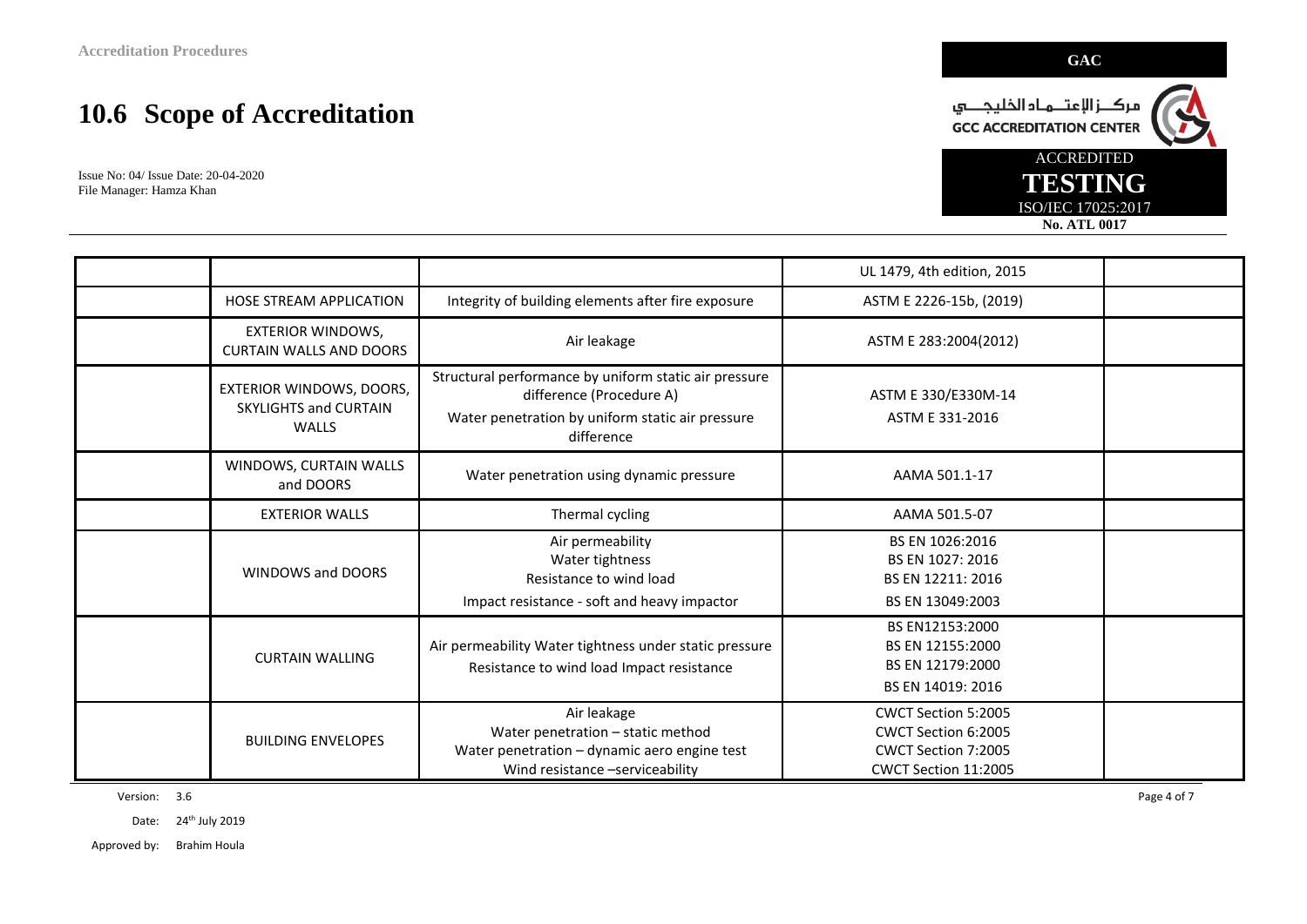Issue No: 04/ Issue Date: 20-04-2020 File Manager: Hamza Khan

|                                                             | Wind resistance - safety                                                                                     | CWCT Section 12:2005                                                     |  |
|-------------------------------------------------------------|--------------------------------------------------------------------------------------------------------------|--------------------------------------------------------------------------|--|
|                                                             | Impact resistance                                                                                            | CWCT Section 15:2005                                                     |  |
| <b>WHOLE BUILDINGS</b>                                      | Air permeability test                                                                                        | EN 13829:2001<br>ATTMA TS1:2007<br>ATTMA TS L1: 2016<br>ATTMA TS L2:2010 |  |
| STOREFRONTS, CURTAIN<br>WALLS and SLOPED GLAZING<br>SYSTEMS | Water leakage field check<br>Static test method for evaluating seismic and wind<br>induced inter-story drift | AAMA 501.2-15<br>AAMA 501.4-18                                           |  |
|                                                             |                                                                                                              |                                                                          |  |
|                                                             |                                                                                                              |                                                                          |  |
|                                                             |                                                                                                              |                                                                          |  |
|                                                             |                                                                                                              |                                                                          |  |

**Note:** the text in blue indicates the new scope OR update in the Edition of a test method in this issue of the scope of accreditation.

Version: 3.6 Page 5 of 7

Date: 24<sup>th</sup> July 2019

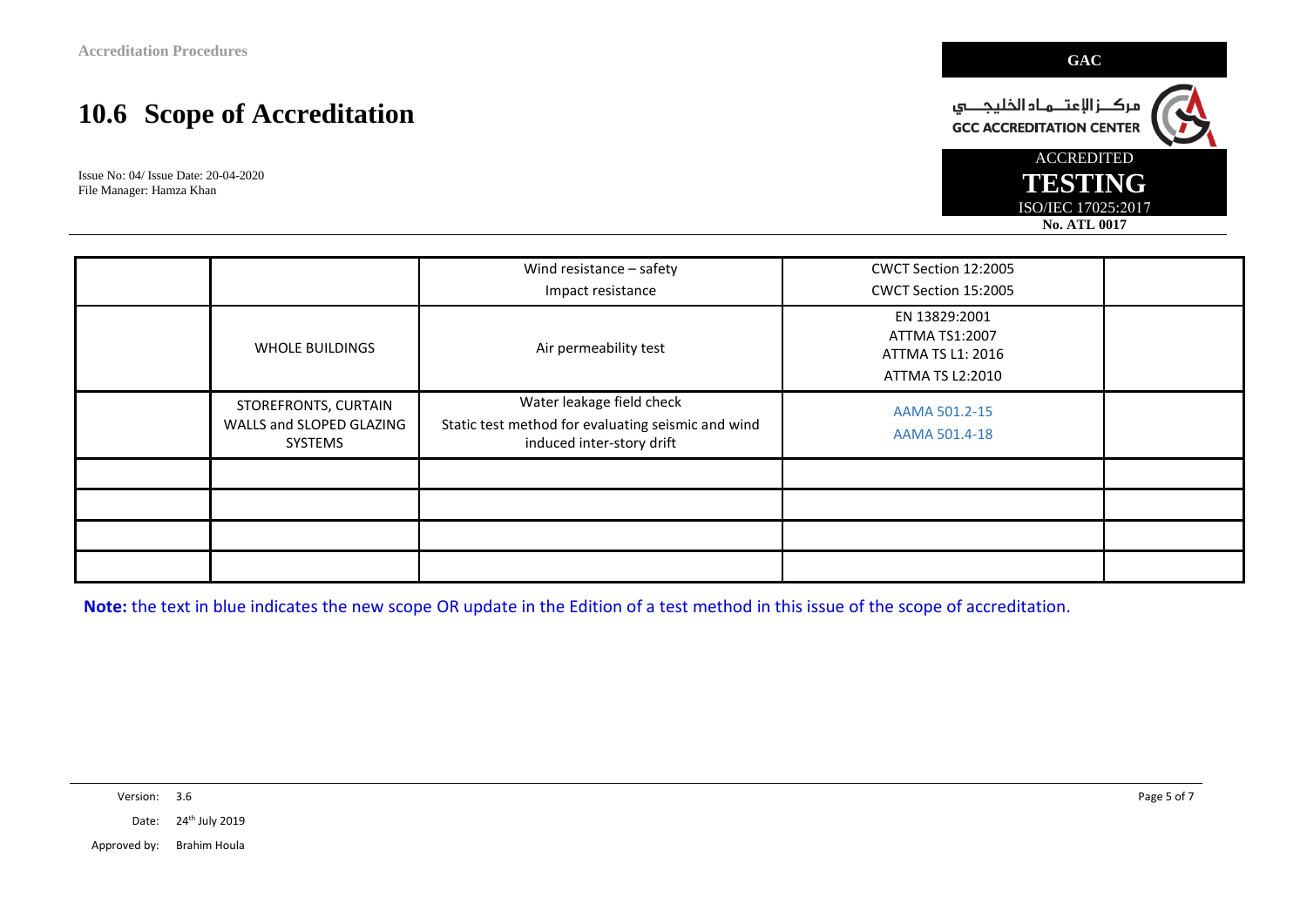Issue No: 04/ Issue Date: 20-04-2020 File Manager: Hamza Khan



### **Log of Suspended Scopes:**

| <b>TEST</b><br><b>CATEGORY</b> | <b>ITEMS, MATERIALS</b><br><b>OR PRODUCTS</b><br><b>TESTED</b> | <b>SPECIFIC TESTS / PARAMETERS</b><br>OR PROPERTIES, COMPONENTS,<br><b>CHARACTERISTICS TESTED</b> | SPECIFICATION, STANDARD<br><b>TEST METHOD</b><br>OR TECHNIQUE USED | Date<br>Suspended | <b>Date</b><br>Reinstated |
|--------------------------------|----------------------------------------------------------------|---------------------------------------------------------------------------------------------------|--------------------------------------------------------------------|-------------------|---------------------------|
|                                |                                                                |                                                                                                   |                                                                    |                   |                           |
|                                |                                                                |                                                                                                   |                                                                    |                   |                           |
|                                |                                                                |                                                                                                   |                                                                    |                   |                           |

#### **Log of Withdrawn Scopes:**

| TEST            | <b>ITEMS, MATERIALS</b> | <b>SPECIFIC TESTS / PARAMETERS</b>         | SPECIFICATION, STANDARD TEST | Date Withdrawn |
|-----------------|-------------------------|--------------------------------------------|------------------------------|----------------|
| <b>CATEGORY</b> | OR PRODUCTS TESTED      | OR PROPERTIES, COMPONENTS, CHARACTERISTICS | <b>METHOD</b>                |                |
|                 |                         | TESTED                                     | <b>OR TECHNIQUE USED</b>     |                |

Version: 3.6 Page 6 of 7

Date: 24<sup>th</sup> July 2019